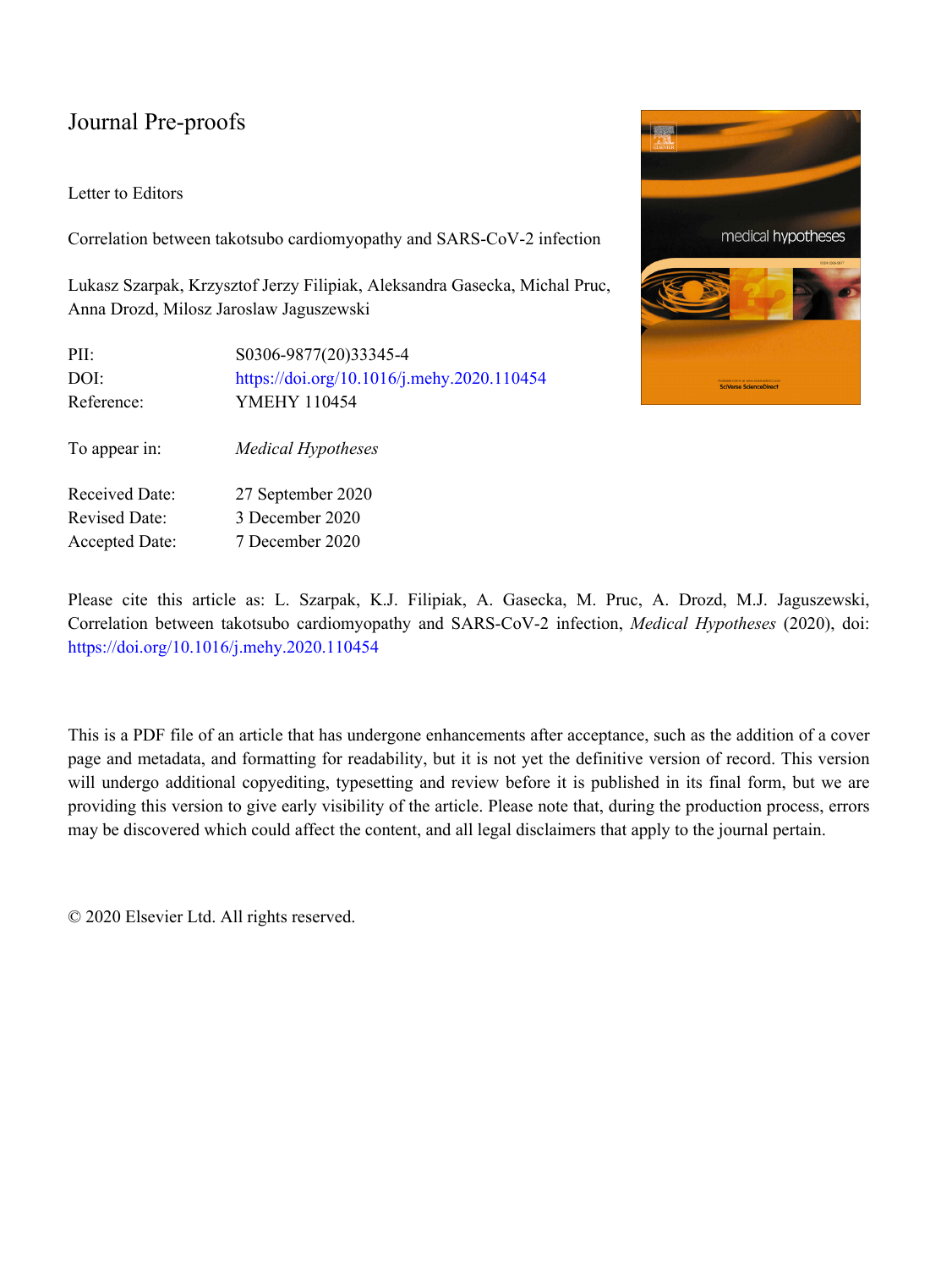# **Correlation between Takotsubo cardiomyopathy and SARS-CoV-2 infection**

## Authors:

# **Lukasz Szarpak 1,2,3, Krzysztof Jerzy Filipiak <sup>4</sup> , Aleksandra Gasecka 4,5 , Michal Pruc <sup>3</sup> , Anna Drozd <sup>3</sup> , Milosz Jaroslaw Jaguszewski <sup>5</sup>**

- 1. Maria Sklodowska-Curie Medical Academy, Warsaw, Poland
- 2. Bialystok Oncology Center, Bialystok, Poland
- 3. Polish Society of Disaster Medicine, Warsaw, Poland
- 4. First Chair and Department of Cardiology, Medical University of Warsaw, Poland
- 5. Laboratory of Experimental Clinical Chemistry, Amsterdam University Medical Center, Amsterdam, The Netherlands
- 6. First Department of Cardiology, Medical University of Gdansk, Gdansk, Poland

## **Corresponding author:**

**Lukasz Szarpak**, Assoc Prof PhD Maria Sklodowska-Curie Medical Academy 12 Solidarnosci Av. 03-411 Warsaw, Poland e-mail: lukasz.szarpak@gmail.com phone: +48500186225

**Keywords**: Kawasaki disease; COVID-19; SARS-CoV-2; toxic shock syndrome; takotsubo cardiomiopathy

### **Abstract:**

Takotsubo cardiomyopathy (TTS), known as stress cardiomyopathy, is a rare disorder characterized by acute and transient left ventricular systolic and diastolic dysfunction, often associated with a stressful, emotional or physical event. TTS may be closely related to SARS-CoV-2 infection and the ongoing pandemic. The enormous emotional stress caused by the pandemic and respiratory infections caused by SARS-CoV-2 could be potential triggers for TTS. The case series cited above implicates that TTS should be considered in the differential diagnosis across the entire spectrum of myocardial injury in SARS-CoV-2 infected patients. Myocardial damage associated with SARS-CoV-2 infection is usually attributed to sepsis, hypoxemia, coronary artery disease, and myocarditis. We hypothesize that TTS may also play a role among these lesions.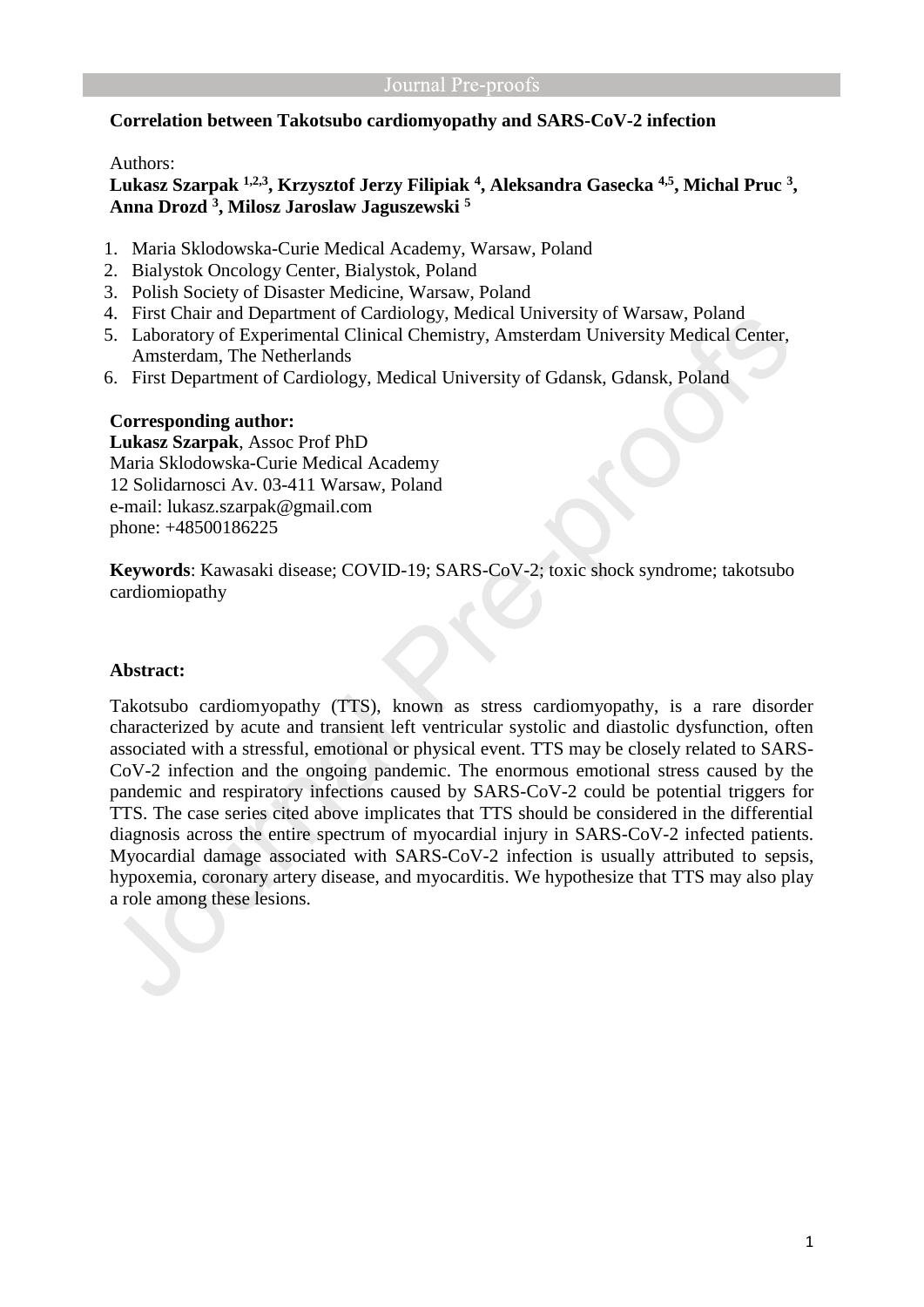To the Editor,

Takotsubo cardiomyopathy (TTS), known as stress cardiomyopathy, is a rare disorder characterized by acute and transient (<21 days) left ventricular (LV) systolic (and diastolic) dysfunction, often associated with a stressful, emotional or physical event, most commonly found in the days leading up to (1 to 5 days). The syndrome defines the presence of regional abnormalities in the mobility of the LV wall, characteristically extending beyond a single division of the epicardial coronary artery and with symptoms imitating acute coronary syndrome, in the initial stage of which it is treated as such by doctors during patient management. A typical pattern of regional abnormalities of the LV wall is hypokinesia, akinesia, or apical dyskinesia (apex ballooning) with basal hyperkinesia [1]. Recently, more and more reports have appeared about both the relationship of TTS with SARS-CoV-2 infection, and TTS in people not infected with SARS-CoV-2 due to the extreme mental, social, and economic stress created in the society under the influence of the pandemic, Hence, we hypothesize that SARS-CoV-2 pandemic may increase the incidence of TTS both directly by triggering myocardial injury, and indirectly by increasing the stress level in society. To support our hypothesis, a cohort study conducted at two Ohio hospitals showed a significant increase in the incidence of TTS during the SARS-CoV-2 pandemic period. The study included 1,914 patients with the acute coronary syndrome to compare patients reporting during the SARS-CoV-2 pandemic with patients in the four periods before the pandemic and found a significantly increased 7.8% incidence of TTS during the SARS-CoV-2 pandemic, compared to the prepandemic periods, where the proportion ranged from 1.5% to 1.8% [2]. Researchers at Leipzig University Hospital and Community Hospital Halle (Saale) conducted echocardiography in April, in patients infected with SARS-CoV-2 with both mild symptoms and severely ill health. The most common observation they noticed was reduced longitudinal strain, observed mainly in more than one primary segment of the left ventricle, in 71% of patients. This pattern resembled the "reverse tako-tsubo" morphology, which is not typical of other viral myocarditis [3]. In his work, Giustino described a study conducted between March and April 2020, during which he examined 118 laboratory-confirmed SARS-CoV-2 infected patients with clinically indicated echocardiography, of which 5 (4.2%) had features consistent with TTS. Of the five patients with TTS, four patients had regional wall abnormalities typical of TTS, including peripheral hypokinesia or akinesia of the apical and medial wall segments, while one patient had peripheral basal wall hypokinesia (consistent with inverse TTS) [4]. Dweck, in his international study, analyzed the results of echocardiography in patients with presumed or confirmed COVID-19 between April 3 and 20, 2020. The study ultimately included 1,216 patients from 69 countries on six continents, of whom TTS were detected in 2% of people [5].

In Geneva, Switzerland, an 83-year-old woman was observed who also had a confirmed case of SARS-CoV-2 infection. Echocardiography revealed left ventricular apical ballooning with hyperkinetic basal segments. Coronary angiography showed insignificant changes with typical TTS pictures in ventriculography [6]. Researchers at Johns Hopkins University presented a case of a 58-year-old woman who was admitted to the hospital with symptoms of SARS-CoV-2 infection. The patient then developed mixed shock, and the echocardiogram showed hypokinesia of the left ventricle and the ballot apex, which are typical of Takotsubo cardiomyopathy. Over the next few days, her LV function improved, further supporting the reversibility of the broken heart syndrome [7]. Another case that was described is the case of a 67-year-old woman who had upper respiratory symptoms and confirmed SARS-CoV-2 infection. She was diagnosed with large hemorrhagic pericardial effusion with echocardiographic signs of tamponade and mild left ventricular impairment. The patient was again diagnosed with TTS [8]. In Italy, an 87-year-old female patient was admitted to the clinic at a hospital in Brescia, in whom a nasopharyngeal swab was positive for SARS-CoV-2, and the x-rays showed pathognomonic pneumonia. The patient developed tachycardia, and an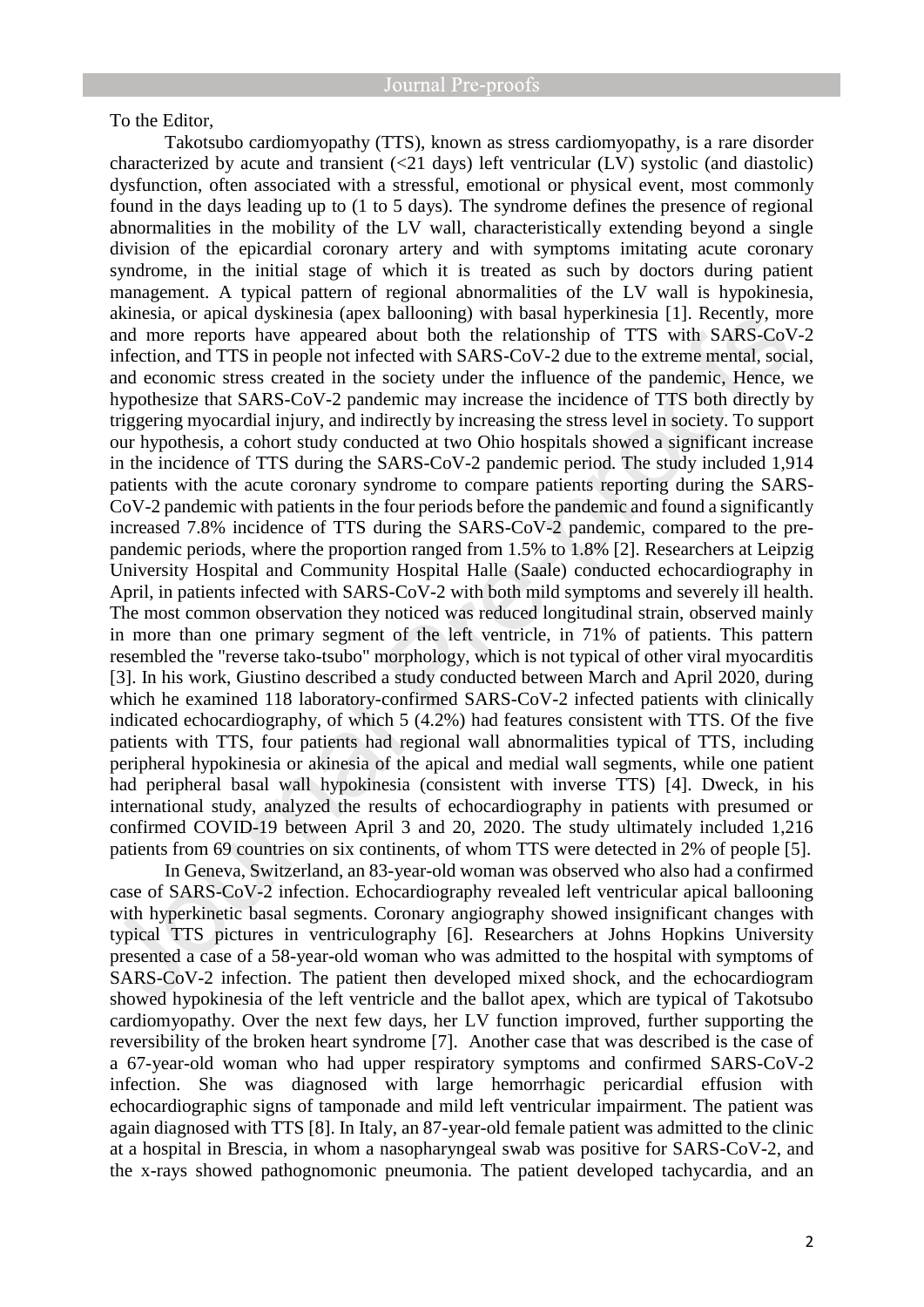echocardiogram showed changes in the LV - apical ballooning and hypokinesia of middle ventricular segments with a slightly reduced systolic function. The clinical, laboratory and the radiological picture was diagnostic for the TTS [9]. The next reported case is a 71-year-old woman diagnosed with COVID-19 undergoing a coronary angiogram showing significant changes in the proximal anterior descending artery and first oblique arteries. Ventriculography revealed a regional wall motion abnormality unrelated to coronary lesions, indicating typical Takotsubo cardiomyopathy [10].

In the case of a 50-year-old male confirmed by the PCR- SARS-CoV-2 test, coronary angiography showed normal coronary arteries. LV angiography showed basal segment akinesia and middle apex segment hyper-contraction at elevated diastolic pressure. Based on this finding, a diagnosis of reverse TTS was made [11]. A 59-year-old woman diagnosed with SARS-CoV-2 infection was admitted for dyspnea, ECG showed sinus tachycardia, delayed intraventricular conduction, and widespread negative T-wave repolarization changes in DIII and aVF. Given the lack of evident changes consistent with myocardial infarction on the ECG, the patient had an episode of acute chest pain after 12 hours in which the ECG showed lateral ST-segment elevation with lateral giant symmetrical anterior negative T waves and prolonged QT. The patient, therefore, underwent emergency coronary angiography, which showed that the coronary artery was free from significant changes. The subsequent echocardiogram showed apical akinesia with an "apex balloon" and a moderate reduction in systolic function (ejection fraction 40-45%), indicating symptoms of TTS [12].

In summary, the above cases allow to hypothesize that TTS may be closely related both to SARS-CoV-2 infection and the ongoing pandemic. The enormous emotional stress caused by the pandemic and respiratory infections caused by SARS-CoV-2 could be a potential trigger for TTS. The case series cited above suggest that TTS should be considered in the differential diagnosis across the entire spectrum of myocardial injury in SARS-CoV-2 infected patients. Myocardial damage associated with SARS-CoV-2 infection is usually attributed to sepsis, hypoxemia, coronary artery disease, and myocarditis. We hypothesize that TTS may also play a role among these lesions.

### References:

- 1. Horacio Medina de Chazal, Marco Giuseppe Del Buono, Lori Keyser-Marcus, Liangsuo Ma, F. Gerard Moeller, Daniel Berrocal, Antonio Abbate. Stress Cardiomyopathy Diagnosis and Treatment: JACC State-of-the-Art Review. J Am Coll Cardiol. 2018 Oct 16; 72(16): 1955–1971. doi: 10.1016/j.jacc.2018.07.072
- 2. Jabri A, Kalra A, Kumar A, et al. Incidence of Stress Cardiomyopathy During the Coronavirus Disease 2019 Pandemic. JAMA Netw Open. 2020 Jul 1;3(7):e2014780. doi: 10.1001/jamanetworkopen.2020.14780.
- 3. Stöbe S, Richter S, Seige M, Stehr S, Laufs U, Hagendorff A. Echocardiographic characteristics of patients with SARS-CoV-2 infection. Clin Res Cardiol. 2020 Aug 14:1-18. doi: 10.1007/s00392-020-01727-5.
- 4. Gennaro Giustino, Lori B. Croft, Connor P. Oates, et al. Takotsubo Cardiomyopathy in COVID-19. J Am Coll Cardiol. 2020 Aug 4; 76(5): 628–629. Published online 2020 Jun 8. doi: 10.1016/j.jacc.2020.05.068
- 5. Marc R Dweck, Anda Bularga, Rebecca T Hahn, et al. Global evaluation of echocardiography in patients with COVID-19. Eur Heart J Cardiovasc Imaging. 2020 Sep; 21(9): 949–958. Published online 2020 Jun 18. doi: 10.1093/ehjci/jeaa17
- 6. Philippe Meyer, Sophie Degrauwe, Christian Van Delden, et al. Typical takotsubo syndrome triggered by SARS-CoV-2 infection. Eur Heart J. 2020 Apr 14 : ehaa306. Published online 2020 Apr 14. doi: 10.1093/eurheartj/ehaa306